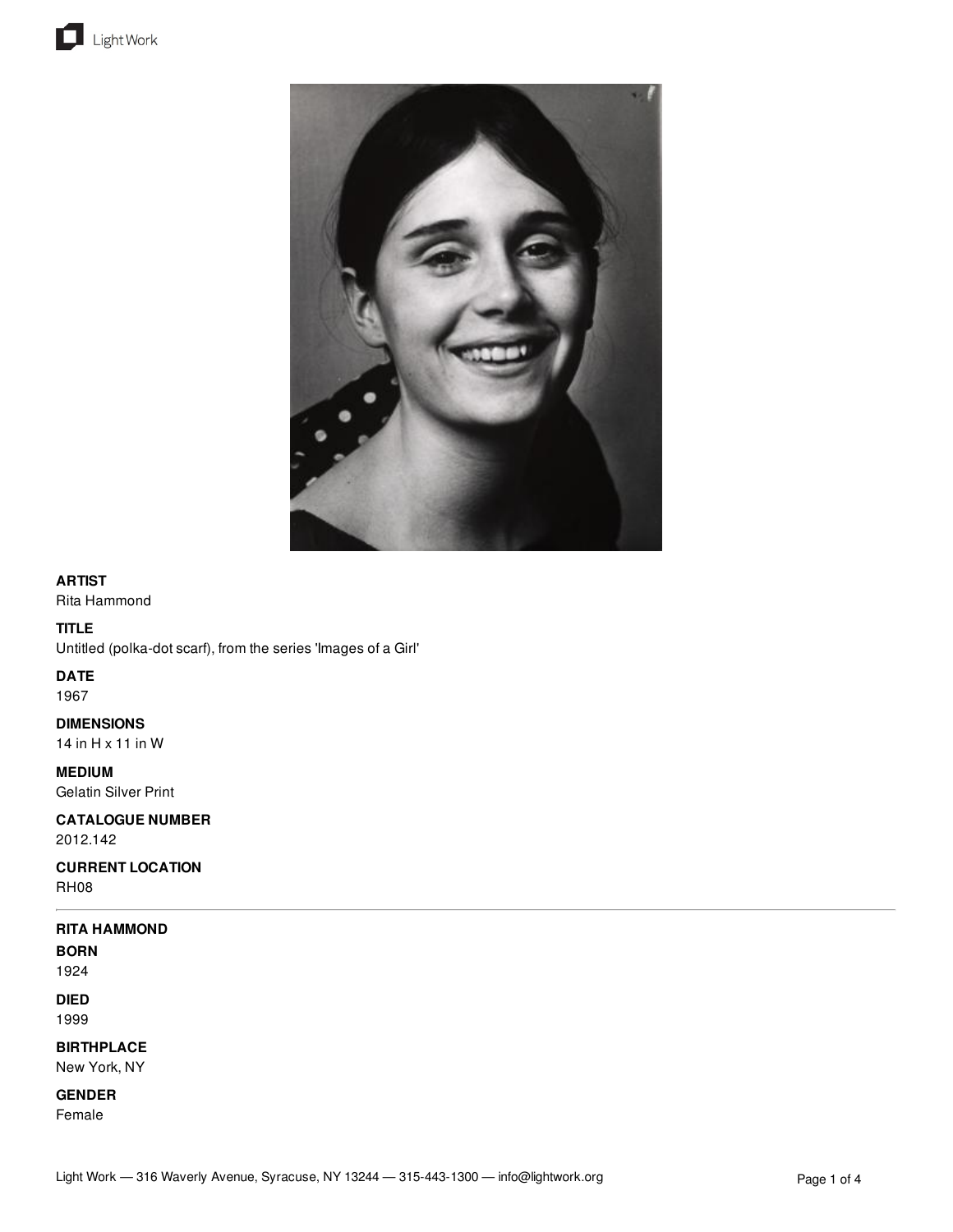

#### **CITIZENSHIP**

United States

#### **CULTURAL HERITAGE**

European-American

#### **LIGHT WORK RELATIONSHIP**

Light Work Grant, 1976 Light Work Retrospective Exhibition, 1985 Robert B. Menschel Gallery, 1995 Light Work Gallery, 2008 Other, 2008 Light Work assists SU Press in publishing a Hammond Monograph, Images of a Girl, Images of a Woman

#### **LIGHT WORK PUBLICATIONS**

Contact Sheet 5 Contact Sheet 102 Menschel Gallery Catalogue 40 Menschel Gallery Catalogue 41 Menschel Gallery Catalogue 39

#### **BIOGRAPHY**

'I was born in New York City in 1924. When I was young, my family moved to Saratoga Springs where my mother ran a small hotel. I have spent most of my adult life in Syracuse, New York raising a family. While attending Syracuse University and studying English I saw an exhibit of Harry Callahan's photographs at the Museum of Modern Art in New York City. Shortly after, I decided to become a photographer. I was 38. '

Light Work enjoyed a friendship of many decades with Rita Hammond. She received a Light Work Regional Photographers' Grant in 1976, when she was an instructor of photography at Cazenovia College in Cazenovia, NY. In spring of 1995 she exhibited a group of photographs entitled 'Making Connections' at the Robert B. Menschel Photography Gallery. She died in 1999 and left almost 900 works of art to the Light Work Collection. The massive collection includes silver gelatin prints, collages, and shadow boxes.

In 2003, the book 'A Due Voci: The Photography of Rita Hammond' was published by Syracuse Press, edited by Julie Grossman, Ann M. Ryan, and Kim Waale. And in 2008 Syracuse Press published the book 'Images of a Girl. Images of a Woman,' edited by Gina Murtagh. In September 2008 Light Work featured a panel discussion 'Pastiche, Performance, and Portraiture (and the imponderable hazards of publishing photographs)' with Gina Murtagh, Kim Waale, Ann Ryan, and Julie Grossman in conjunction with two exhibitions of work by Rita Hammond: 'A Due Voci' and 'Images of a Girl, Images of a Woman.' The event celebrated the exhibitions, the book release, and the completion of the accessioning process that makes all works by Hammond searchable online in Light Work's Collection.

#### **ESSAYS**

Rita Hammond, a nationally known artist who taught at Cazenovia College from 1975 to 1998, died May 1 in Seattle, less than a month before her 75th birthday. She is survived by her daughter, Deborah, of Rochester; her son, Edward, of Carpenteria, CA., and her ex-husband, Charles, of Cazenovia. Hammond, who won a Light Work Grant, a New York Foundation for the Arts Photography Fellowship and a Diverse Forms Project Grant from the Rockefeller Foundation and the National Endowment for the Arts, participated in many group shows and was awarded a number of solo exhibitions. Her first solo show, 'Images of a Girl,' was at the Dana Arts Center, Colgate University, in 1967. Her series of life-size cut-out figures, 'The Cocktail Party,' was shown at the Everson Museum of Art in 1974; that same year she had a show at the Colby College Art Gallery in Colby, Maine, and two years later, at Light Work Gallery, Syracuse. A retrospective of her work was mounted at Wells College, Aurora, in 1978. A survey called 'Making Connections' featuring her self-portraits in many guises was presented at the Robert B. Menschel Photography Gallery at Syracuse University in 1995. Hammond was a dynamic and greatly admired presence in the Central New York art community, not only as a photographer but as a writer, teacher, arts activist, and a generous friend. Despite her rugged invidualism, she loved to collaborate with other artists. Among them were photographer Lynn Moser, sculptor Kim Waale and photographer Rayburn Beale. It was with Moser, with whom Hammond maintained a deep friendship for more than 30 years, that some of her most significant work was created. Moser was the subject of 'Images of a Girl' and, 20 years later, 'Images of a Woman.' She and Hammond were pictured together in many of the works from those two series. Each summer Hammond would join Moser, who lives in Washington, to work on nature-based photography projects. The rest of the year, they continued their collaboration like Japanese renga poets completing each other's haiku, one would create an image and send it to the other, who would add a further image which would then be completed to form a triptych. 'Our collaboration began as an exploration of personal feelings but has extended out beyond the personal,' Moser wrote for the catalog that accompanied Hammond's exhibition at the Menschel Gallery. 'In spite of the difference of our ages and the difficulties of living on opposite ends of the country we still manage to provide a perpetually rich mix of energy and imagery. We are interdependent but the collaboration has allowed us to experience so much more. . . the connections have made us whole.' Hammond's sense of humor was legendary, and many of her works are filled with puns and ironic associations. In her self-portraits she often dressed as a Commedia dell'arte jester, and in her collages she inserted images of herself into reproductions of famous paintings, holding a pipe and peering over the shoulder of one of Cezanne's 'Card Players,' or sipping through a straw from a bowl in Bellini's 'Feast of the Gods.' In another self-portrait she stands in a corner of her studio beneath the text 'Rita Hammond wore khakis' in a pretend GAP ad. In one of her most poignant triptychs, titled 'They Would Be My Age Now,' she looks out at us just as she is, without costume or artifice, at the age of 70. On the left panel is a 1939 photobooth self-portrait of Anne Frank; on the right panel, a 1957 portrait by Richard Avedon of Marilyn Monroe. Hammond is also known for her remarkable photographs of old houses and inns in resort towns (born in New York City, she grew up in Saratoga Springs, where her mother ran a small hotel). Her architectural photographs were published in the books 'Landmarks' of Madison County and 'Cazenovia, The Story of an Upland Community,' and in many publications, including Camera, Progressive Architecture, The New York Times and the Los Angeles Times. The Central New York art community will celebrate Hammond's life on her birthday May 30 at 5:30 p.m. at Stone Quarry Hill Art Park, Cazenovia,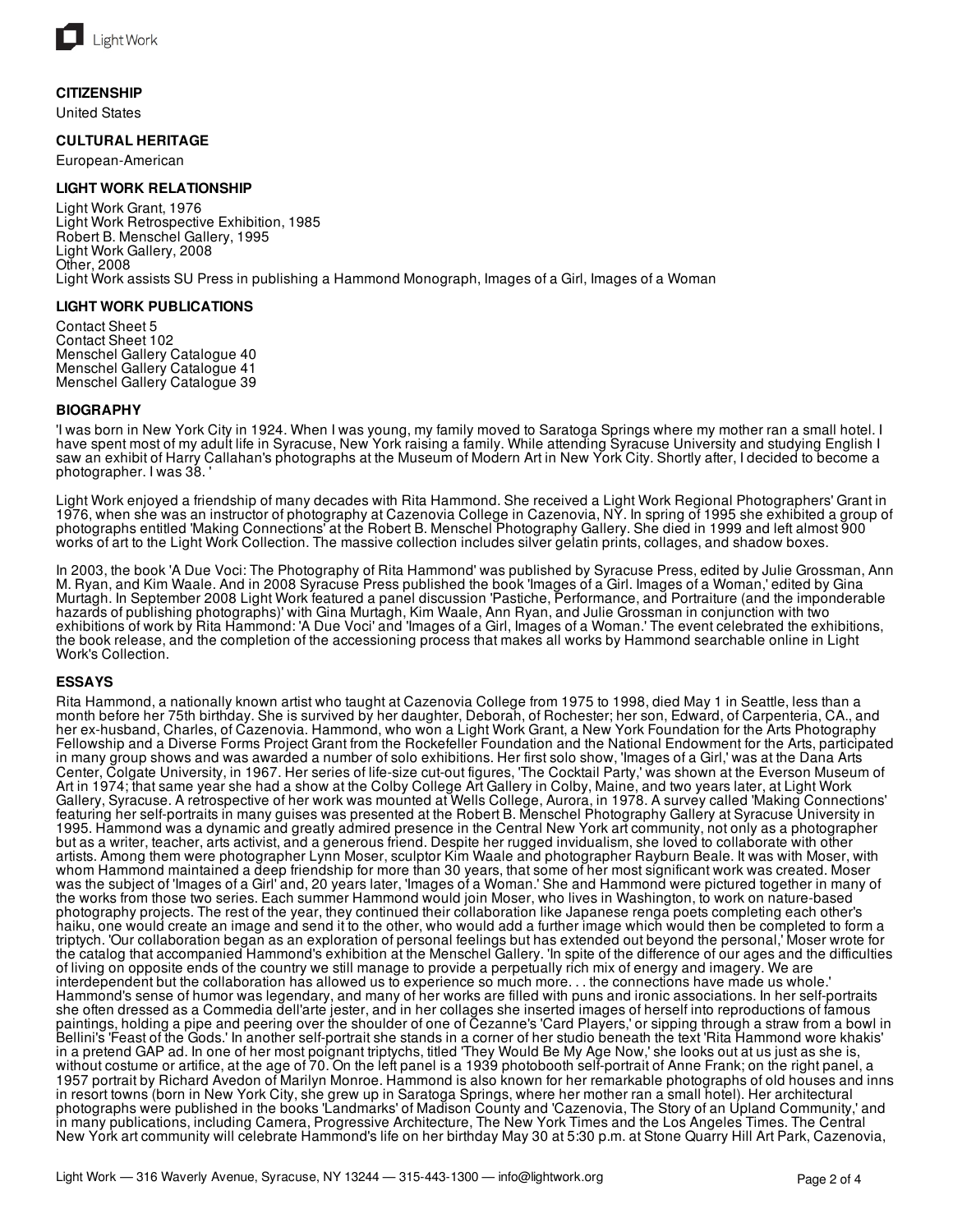

with a loan exhibition of works by the artist in friends' collections and a memorial service. Half of her ashes will be scattered beneath a totem Hammond carved on a wilderness preserve owned by Moser in Port Townsend, WA. The other half will be buried at Stone Quarry Hill marked by Hammond's original Leica, which she bronzed before leaving for Washington. The Rita Hammond Endowment to support visiting artists has been established at Light Work, a non-profit photography organization that runs the Menschel Gallery and maintains an important collection of American photographers. Contributions in her honor may be made to Light Work, 316 Waverly Avenue, Syracuse, NY 13244. Sherry Chayat (c)1999At the time of her passing in 1999, Rita Hammond had long been a valued and beloved member of the Central New York art community. Nowhere was this more true than at Light Work. Shortly after Hammond began making photographs, Community Darkrooms was born. Hammond became a regular presence at the Darkrooms, and she often brought her unique voice and presence to Light Work openings and other events over the years. She was the recipient of a Light Work Grant in Photography, and an exhibition featuring her work, entitled 'Making Connections', was held at the Robert B. Menschel Photography Gallery in 1995. After being diagnosed with cancer, Hammond called Jeffrey Hoone to see what kind of plans could be made to create an archive of her work. Slowly, over the next few months, items started to arrive at Light Work for the creation of this archive. After Hammond's death, friends and fellow artists Kim Waale and Gina Murtagh were instrumental in collecting, organizing, and delivering a large portion of Hammond's work to Light Work. Eventually, almost nine hundred prints, shadow boxes, and other objects formed the basis of the Rita Hammond Collection. It took a number of years to organize, survey, catalog, accession, and finally store the archive. This monumental process was completed in 2008 when we posted a digital record for each item from the collection to the online database available at our website, http://www.lightwork.org/. This resource makes a career's worth of Hammond's art available anytime online to research scholars, museum professionals, artists, friends, and fans. Indeed, she had many. Perhaps her best-known work is 'Images of a Girl/Images of a Woman', a two-part project that spanned twenty years. In 1967, when Hammond was just beginning to work in photography at the young age of forty, Lynn Moser asked Hammond for a portrait sitting. That simple request became a series of portraits that included over 1,000 images. A lifelong friendship developed between the women, and twenty years later, Hammond revisited Moser as a subject in Images of a Woman. Together, the images made over two decades present a comprehensive and loving portrait of Moser and a testament to their enduring relationship. Comparing original prints from both phases of this project shows how a photographic archive can enhance and enrich our understanding of images. Many of the prints from the 1967 phase of the project do not exhibit "proper" photographic technique-dust abounds in corners, burns and dodges leave behind unexplainable areas of smudge, and so on. But unexpectedly, these so-called imperfections only add to the raw power, the tangible excitement emanating from the surface of the paper. Looking at the original prints, you can see so clearly that these images were made at a tempestuous time for both photographer and subject, a time when capturing the magic of Lynn's youth and their early friendship and getting it on paper was all that mattered. Perfect technique be damned. Prints from the second phase of the project in 1987 tend to be more standardized in terms of technique and treatment-the images are more uniform sizes and are printed much more evenly and cleanly. Whether this difference in the prints can be attributed to a change in the photographer's eye or technique, or to a change in the women's friendship (or both) is impossible to tell. But the difference is there, and if nothing else, it heightens the electric vitality of the 1967 prints. It is also an aspect of the work that you appreciate more when you view the prints in person. Of course, not everyone can make an appointment and travel to Syracuse to visit the archive. Our online searchable database is a wonderful help for those just getting to know Hammond's art and our collection in general. Bringing Hammond's materials into the Light Work Collection presented us with many challenges, from the sheer number of items to their variety. We had never cataloged a shadow box with real working light bulb before and were not exactly sure how to go about it. Many issues came up for the first time, such as just how archival is a color Xerox, anyway? Figuring out questions like these was just as much a privilege for Light Work as becoming an important center for the preservation, research, and remembrance of Rita Hammond's work. Mary Goodwin (c) 2009 Light Work Annual The exhibition 'Rita Hammond: Images of a Girl, Images of a Woman' was on view in Light Work's Hallway Gallery from August 25 to October 23, 2008. A book of the same name, edited by Gina Murtagh, was published concurrently by Syracuse University Press. To search the Rita Hammond Collection online, go to http://www.lightwork.org/.Images of a Girl was conceived in 1967 when Rita Hammond, forty years old and a beginning photographer, was approached by Lynn Moser to shoot her portrait as a gift to her parents. Shortly thereafter a long-term relationship as friend, muse, and artistic collaborator evolved between photographer and model. Twenty years later Hammond photographed Images of a Woman when Moser turned forty. Photographs 1 through 22 in the book were selected and scanned from black and white, silver gelatin prints in the Rita Hammond Archive stored and managed by Light Work. The last image, of Rita's and Lynn's hands in 1995, is a collaboration by Hammond/Moser on loan from Kim Waale. The two portraits of Lynn and Rita together were exposed by shutter release. Images of a Girl was shot primarily in Cazenovia, New York, in 1967, and Images of a Woman was photographed in and around Seattle, Washington, in 1987 where Moser has lived for the last forty years. I wish to extend my thanks to everyone who helped to make Rita's project a book, and especially to the following for their assistance and support: Howard Bernstein, Mary Selden Evans, Mary Lee Hodgens, Lynn Moser, Kim Waale, and Rainer Maria Wehner. Gina Murtagh Utica, New York, 2008 In 1967, only a short time after taking up photography, Rita Hammond spent the year photographing her friend Lynn Moser. In this series of portraits titled Images of a Girl, Hammond established several themes that informed the work she would produce over the next 28 years. In Images of a Girl, Hammond creates a representation of a young woman who claims her youth, beauty, and independence for herself. Twenty years later, Hammond photographed Moser again for the series Images of a Woman. With the passing of time, we are drawn into the personal histories of both women and witness their sustained friendship and the endurance of Hammond's initial observations. In Images of a Girl and Images of a Woman, Hammond looked inward at a close friendship to find confidence and comfort. With these lessons learned, Hammond continued to look outward to make connections between her personal observations and the larger world of images and ideas. Hammond's sustained method for making these connections has been her use of selfportraits. In one series, Hammond collages images of herself into reproductions of renowned paintings. By placing carefully considered photographs of herself into these revered works of art, she makes them more accessible for herself and the viewer. It's as if she has crashed an exclusive annual party, only to discover that she has always been on the guest list. When we see Hammond peering over the shoulder of one of Cezanne's Card Players, or taking a sip form a bowl in Bellini's Feast of the Gods, we can't help making the connection that Hammond is allowing herself to be included I the larger frame of art history – a history that for the most part has excluded women. Hammond's approach is playful and humorous as if to say, 'there is room in these great paintings for me to enter, to absorb their genius and make them part of my experience.' In another group of self-portraits in which she emulates portraits of other artists, Hammond continues to press on with the conviction that art, culture, and history are processes to participate in and not just observe. In one image, Hammond pays homage to the tough and independent actress Louise Brooks, in another she bends our perception of gender and sexuality as she casts herself as Robert Mapplethorpe. Hammond has been influenced by the Commedia dell'arte, a tradition of free spirited satire that was initiated in 16th century Italy by street performers poking fun at politicians and aristocrats. Charlie Chaplin and Woody Allen are examples of performers who have captured the spirit of this tradition by directing a

satirical look back at themselves. Hammond continues the tradition of the Commedia as she portrays Nijinsky and Debereau, in a somber mix of humor, pathos, and carefully measured self-deprecation. Hammond brings her experience as an artist full circle in the triptych titled They Would Be My Age Now, which she made in 1994 just after her 70th birthday. In this piece Hammond's self-portrait